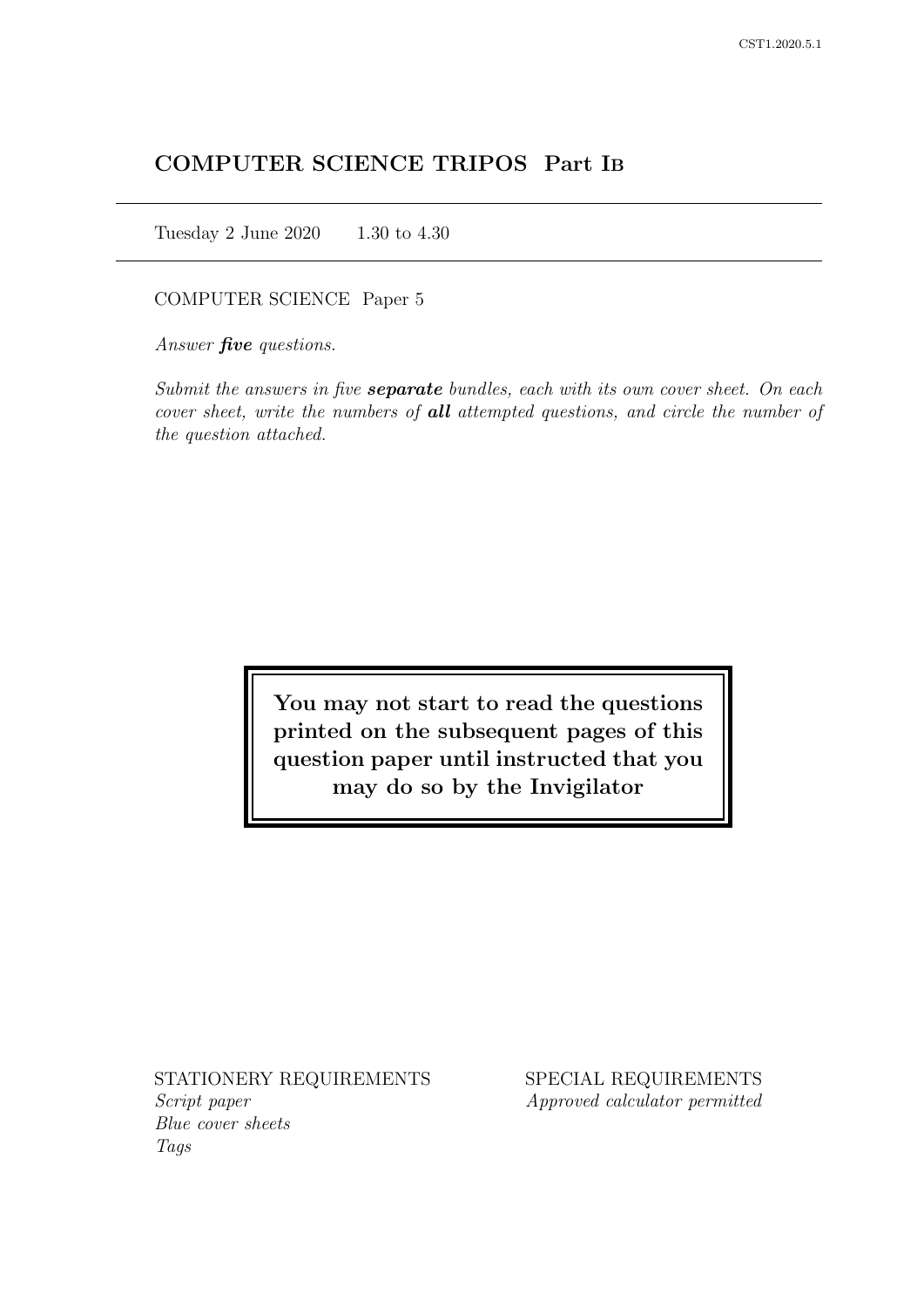#### 1 Computer Design

- (a) What is Moore's law for CMOS technology scaling? [3 marks]
- (b) Why does the performance of wires not scale with transistor technology shrinks? [3 marks]
- (c) What determines the maximum clock frequency that a digital circuit can be safely clocked at? [3 marks]
- (d) In SystemVerilog, when is a variable of type logic implemented as a wire rather than a reg? [3 marks]
- (e) Consider the following three correct implementations of the function fib that compute the Fibonnaci sequence.

**module** fibA(**input** clk, **input** rst, **input logic** [5:0] n, input logic **output logic** [20:0] r); function automatic longint fibr(longint n); fibr =  $(n<2)$  ? n : fibr $(n-1)$  + fibr $(n-2)$ ; **endfunction always** @(**posedge** clk **or posedge** rst) **if**(rst)  $r \leq 0;$ **else if**(start)  $r \leq$  fibr(n); **endmodule module** fibC(**input** clk, **input** rst, **input logic** [5:0] n, **input logic** start, **output logic** [20:0] r); // initialise ROM **logic**  $[20:0]$  fibrom  $[0:31]$  =  $\begin{bmatrix} 0 & 1 & 1 \end{bmatrix}$ {  $0, 1, 1, 2,$  $\begin{array}{cccc} 3, & 5, & 8, & 13, \\ 21, & 34, & 55, & 89, \end{array}$ 21, 34, 55, 89, 144, 233, 377, 610, 987, 1597, 2584, 4181,<br>6765, 10946, 17711, 28657, 6765, 10946, 17711,<br>46368, 75025, 121393, 46368, 75025, 121393, 196418, 317811, 514229, 832040, 1346269}; **always** @(**posedge** clk **or posedge** rst) **if**(rst)  $r \leq 0;$ **else if**(start)  $r \leq$  fibrom[n]; **endmodule module** fibB(**input** clk, **input** rst, **input logic** [5:0] n, input logic **output logic** [20:0] r,<br> **output logic** busy); output logic **logic** [20:0] a,b; **logic** [ 5:0] j; **always** @(**posedge** clk **or posedge** rst) **if**(rst) {busy,  $r$ ,  $a$ ,  $b$ }  $\leq 0$ ; **else if**(start) {busy,  $r$ ,  $a$ ,  $b$ ,  $j$ }  $\leq$ {1'd1, 21'd0, 21'd1, 21'd0, n}; **else if**(j!=0) **begin**  $a \leq a+b;$  $b \leq a$ ;  $j \le j-1;$ **end else** {busy, r} <= {1'd0, b}; **endmodule**

(i) How many clock cycles does it take for each module to compute  $fib(8)$  in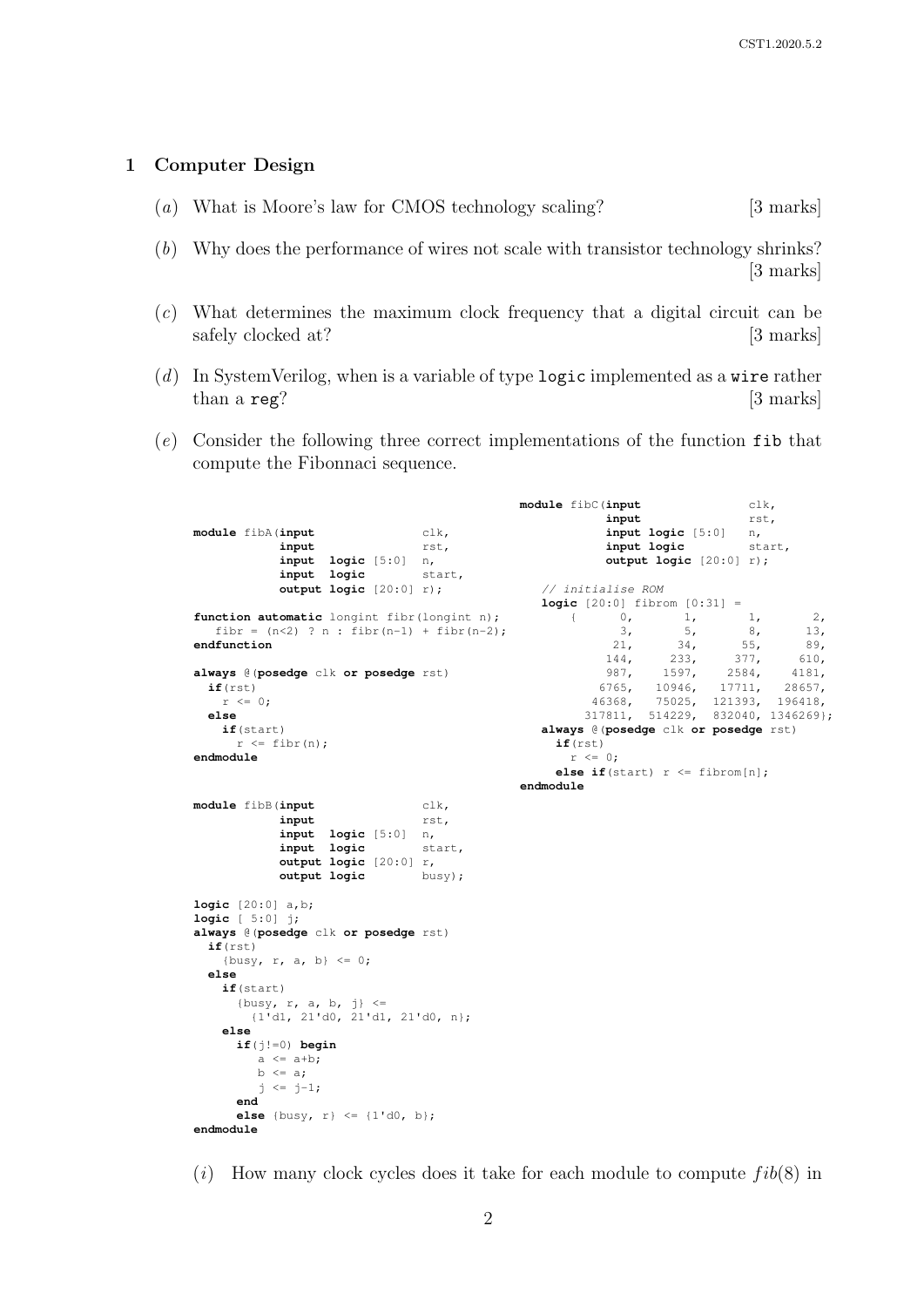| simulation? Justify your answer. | $[6 \text{ marks}]$ |
|----------------------------------|---------------------|
|----------------------------------|---------------------|

 $(ii)$  Which of these modules is synthesisable? Justify your answer. [2 marks]

## 2 Computer Design

- (a) In computer architecture, why do we aim to make the common case fast? [3 marks]
- (b) If we have a new hardware divider that speeds up division by  $2 \times$  but results in a 2% drop in processor clock frequency, how frequently does divide need to be used to improve overall performance by  $10\%$ ? [3 marks]  $(c)$  What properties are used to cache data efficiently? [3 marks] (d) What is the difference between direct-mapped, fully-associative and setassociative caches? [3 marks] (e) What cache-line replacement policies are typical for direct-mapped and setassociative caches? [3 marks]
- (f) Why are multi-level caches typically used?  $[2 \text{ marks}]$
- (g) What hardware is typically used to make virtual memory efficient? [3 marks]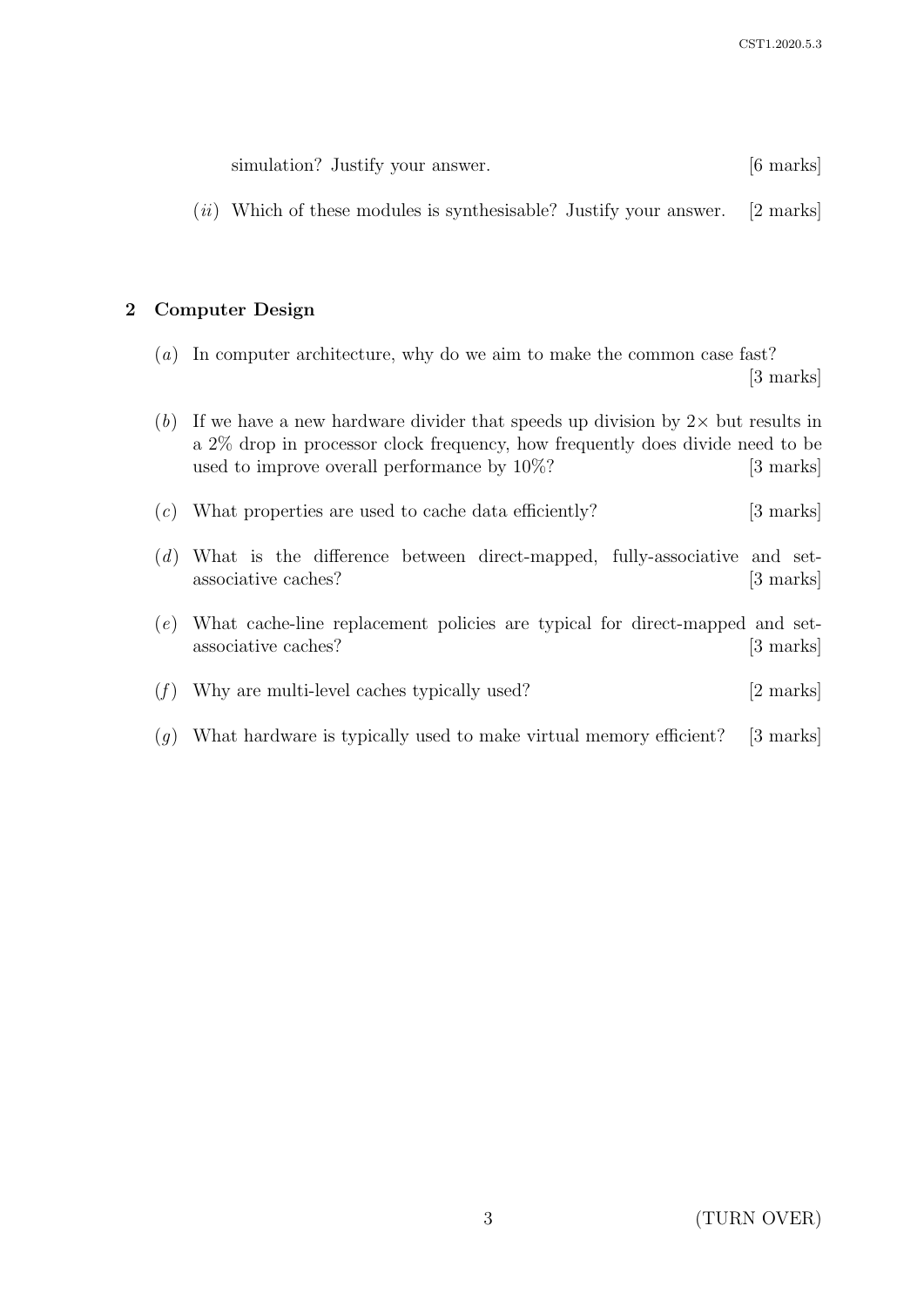## 3 Computer Design

- (a) Explain where a multicore processor with a short-vector instruction set fits within Flynn's taxonomy? [3 marks]
- (b) Describe and contrast Amdahl's and Gustafson's laws. [4 marks]
- (c) Explain how a general-purpose heterogeneous multicore, such as Arm's big.LITTLE, can out-perform a homogeneous design. [4 marks]
- (d) Computational sprinting is a technique to increase the performance of a core for a brief amount of time by temporarily raising its frequency and voltage. Describe the types of workload where computational sprinting on a general-purpose core would out-perform a specialised accelerator. [4 marks]
- (e) Comment on the advantages and disadvantages of computing within a reconfigurable fabric (e.g. an FPGA) alongside the processor within the same SoC. [5 marks]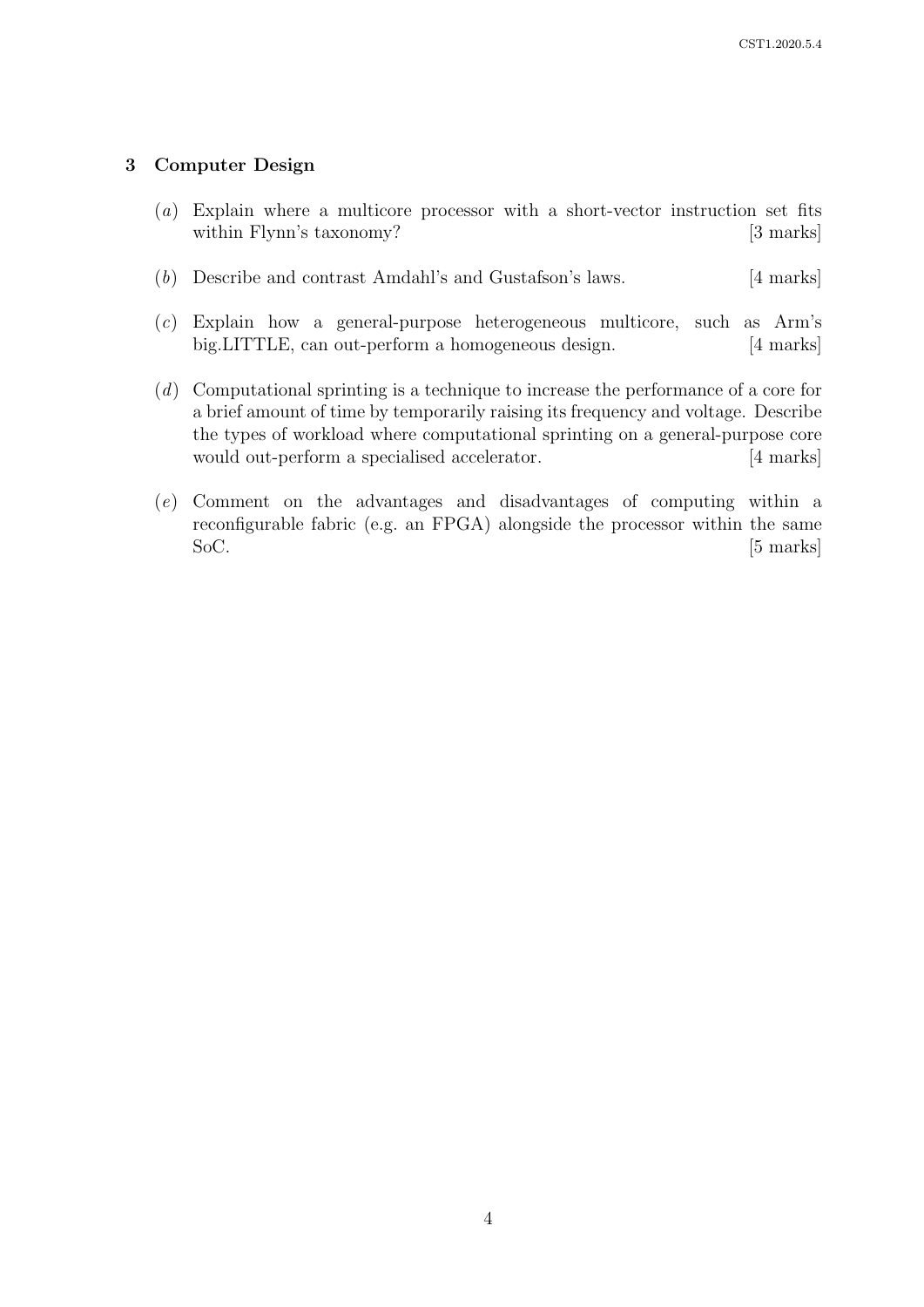## 4 Computer Networking



The network illustrated above represents an Ethernet Layer-2 network that uses spanning-tree to compute forwarding tables. Assume all links have a link-weight of one.

[Note: Tie-breaking/leader-elections use the switch identifier from this diagram.]

(a) Compute the steady state routing/forwarding table for Switch 3.

[4 marks]

(b) Noting which switches recompute a solution, enumerate the changed forwarding tables in switches of this network resulting from the complete failure and removal of link D.

[9 marks]

(c) Following the removal of Link D, a new link H is added between Switch 1 and 4; however, this link fails frequently.

Denied access to monitor the network-traffic, outline a diagnostic strategy to identify the faulty Link H, making clear how the network-operator might use interrogation of network switch forwarding tables.

[4 marks]

(d) Now suppose the switches do not permit interrogation of switch forwarding tables and that the link status information is untrustworthy. Outline other techniques that might be used to identify the failed link.

[3 marks]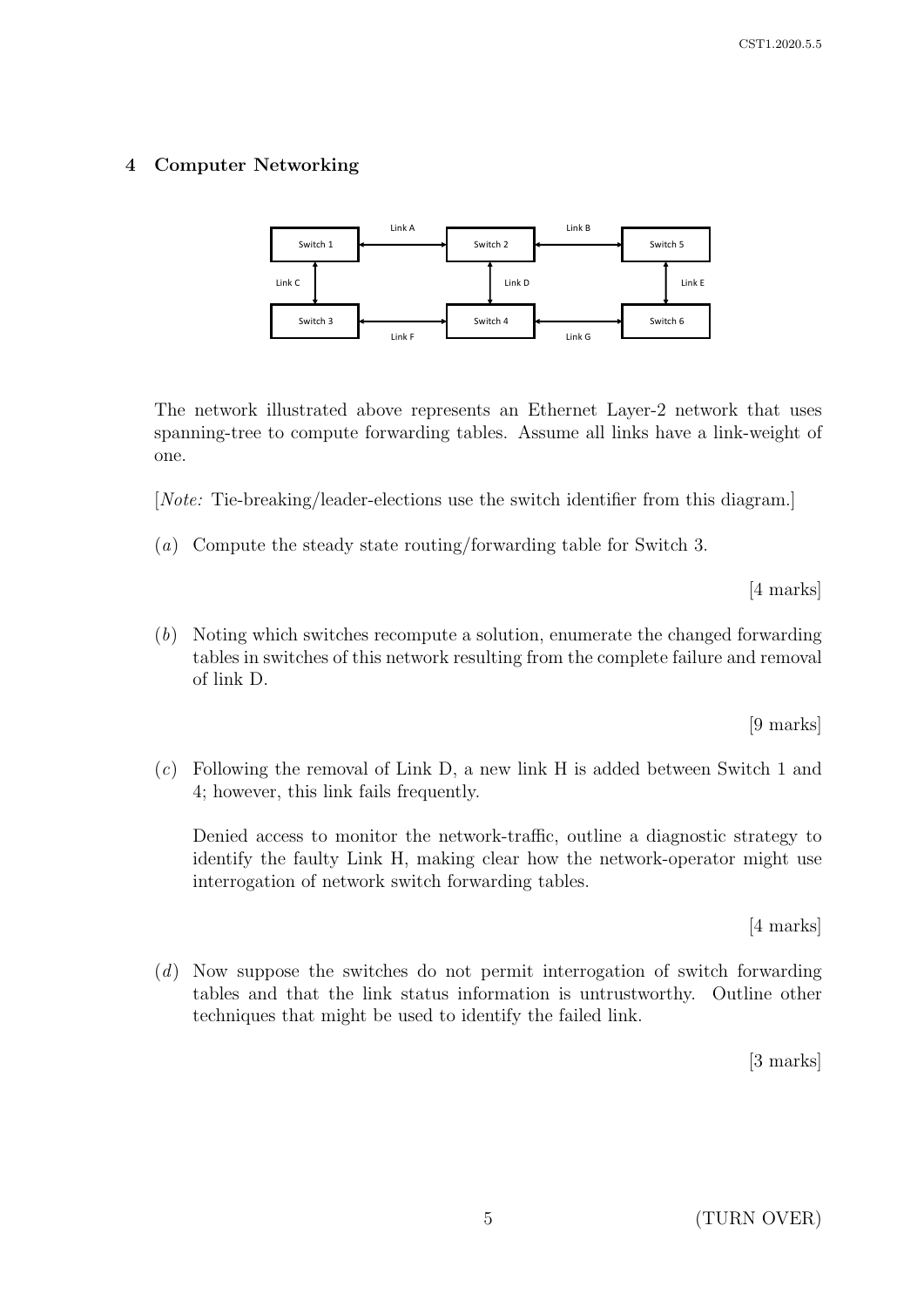## 5 Computer Networking



- (a) Using a diagram, illustrate how long a packet of length  $L$  bytes will take to travel over an idle network from Host 4 to Host 1? The routers use a store-and-forward architecture. [5 marks]
- (b) Computers in Calm building are often not getting allocated IP addresses and the performance is quite poor. The department router serves DHCP for the College network and is operating correctly. Residents in Blue report intermittent performance issues, but no one in Admin reports any problems. Network measurements reveal that the per-router packet loss for each switch under load can be as high as one packet in five thousand, but it is significantly worse for packets smaller than 1000 bytes, where as many as one packet in twenty are lost.

With these insights, explain the cause of the problems experienced. Make clear any simplifying assumptions you have made. [5 marks]

- (c) Some students in Calm have found using IPv6 will 'work' (i.e., connecting to the wider University services is possible, but not to Internet services); although still not performing as well as when they are in the Admin building. Describe the steps by which IPv6 addresses are allocated without DHCP and consider why this service may be working more reliably than IPv4? [6 marks]
- (d) Two approaches to improve the network performance are available: one is to upgrade the performance of the physical links between the buildings to 10Gbit/s. The alternative approach is to significantly change the topology of the network by adding an additional high performance router, but leaving the performance of the physical links unchanged.

Briefly give the advantages and disadvantages of each approach. [4 marks]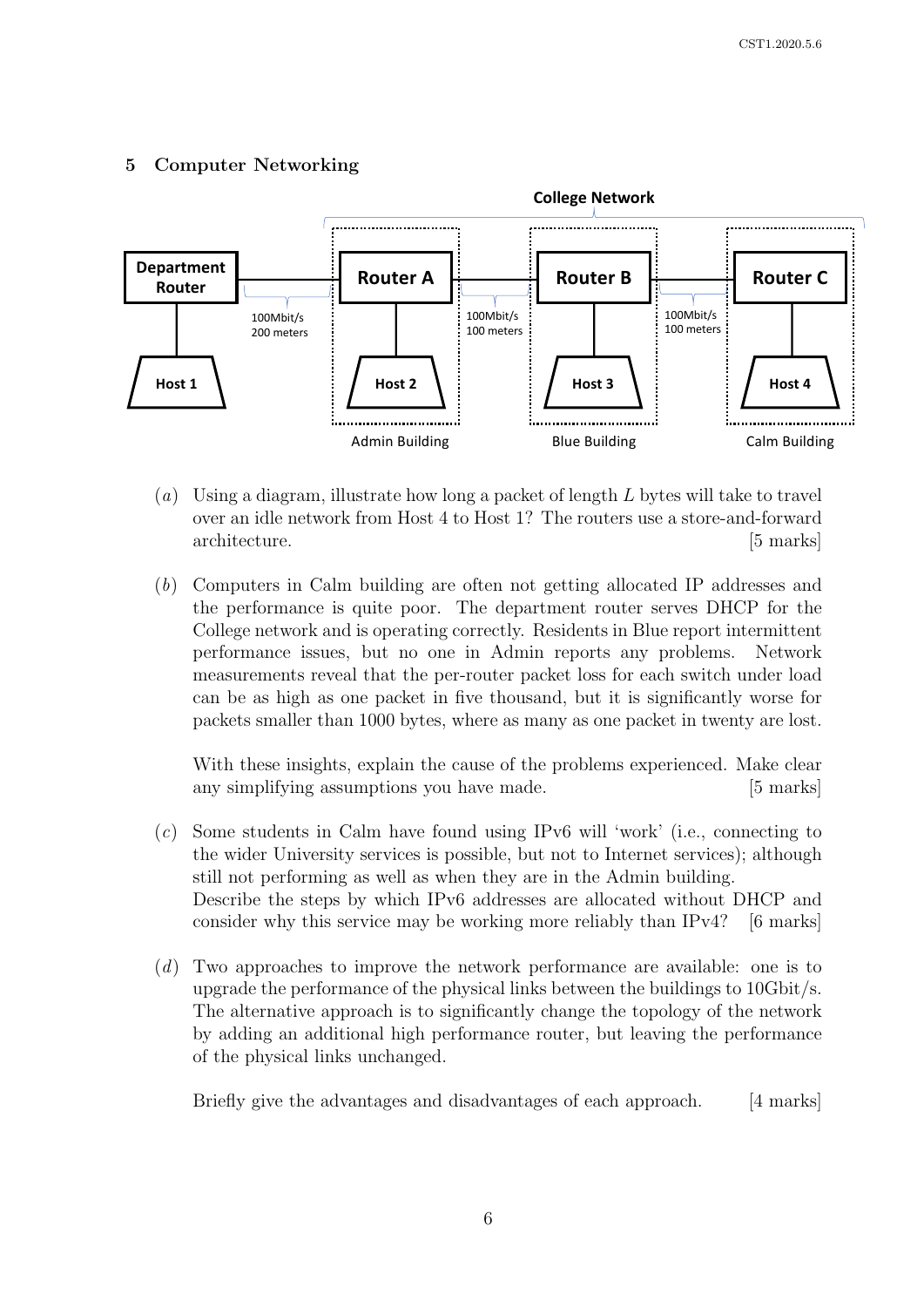(a) Arriving at your college room, you plug into the wired Ethernet jack for the first time. The network admin has a record of your MAC address and your machine can join the network without further action on your part.

Assume: Your laptop's Ethernet address is 0a:0b:0c:0d:0e:0f, DHCP server address is 131.111.7.3, your IPv4 address will be 131.111.7.121, the gateway's IP address is 131.111.7.1, and Ethernet address is 00:01:02:03:04:05, the network netmask is 255.255.255.0

Write the series of protocol/packet exchanges that occur on the wired Ethernet link, up until you can send a single packet to 128.232.0.20. You do not need to describe packets after this packet has left the link. Include ARP and DHCP packets, stating the IP and Ethernet addresses of the packets where possible.

(b) Consider two neighbours, Alice and Bob. Each have wireless IPv4 routers with integrated NAT. Each neighbour connects their laptop to their own wireless router, and each uses appropriate utilities to examine the IP address of each laptop. They realise the laptops have the same IP address.

- (*i*) How is that possible?  $[2 \text{ marks}]$
- $(ii)$  Justify one reason that wide-spread deployment of IPv6 would remove the need for the NAT devices.

[2 marks]

 $(iii)$  Justify one reason that an IPv6 user might want to continue using their NAT.

[2 marks]

 $(iv)$  Further investigations show the two wireless routers are using the same wireless channel, although with different SSIDs. Detail what this situation means, why this situation is both possible and perfectly standardscompliant behaviour, and what implications there are for this situation — including how any negative effects can be made less severe.

[4 marks]

[10 marks]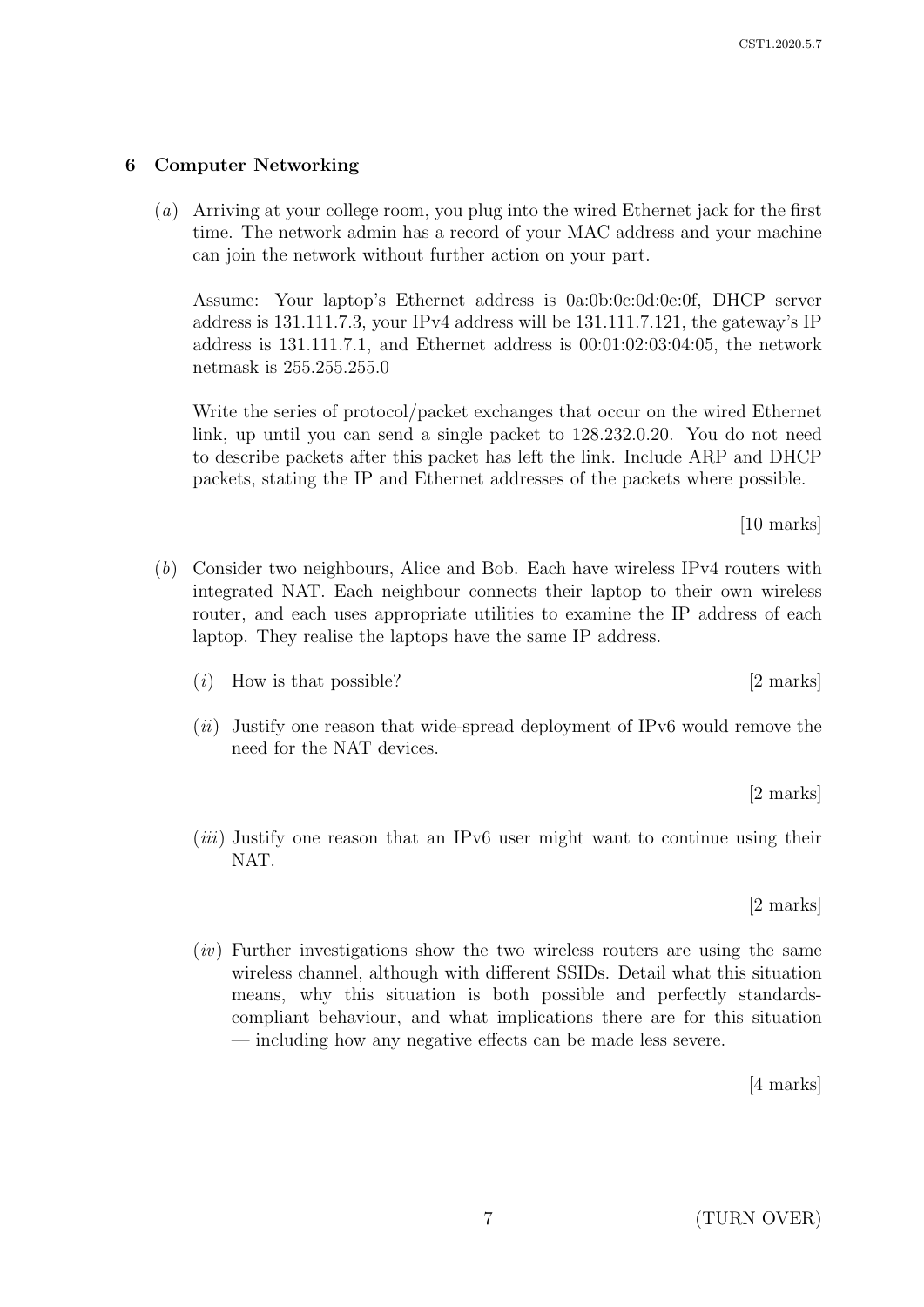### 7 Concurrent and Distributed Systems

- (a) What are the distinguishing differences between a process and a thread? How are they best mapped to processors? [4 marks]
- $(b)$  (i) What are the main features of a *monitor* in concurrency theory?

[2 marks]

- $(ii)$  How can a thread suspend itself inside a monitor? Use a state diagram or flow chart to explain your answer. [5 marks]
- (c) Define priority inversion and give an example of a situation where it may occur. [3 marks]
- (d) Several threads split over several processes all write lines of text to one output device. Characters from different lines must not be interleaved. The processes have different priorities. Outline the major software components (such as processes, threads, buffers, locks and system calls) involved in this task and how they interact. Identify the points where threads will block and examine whether priority inversion is likely to happen. [6 marks]